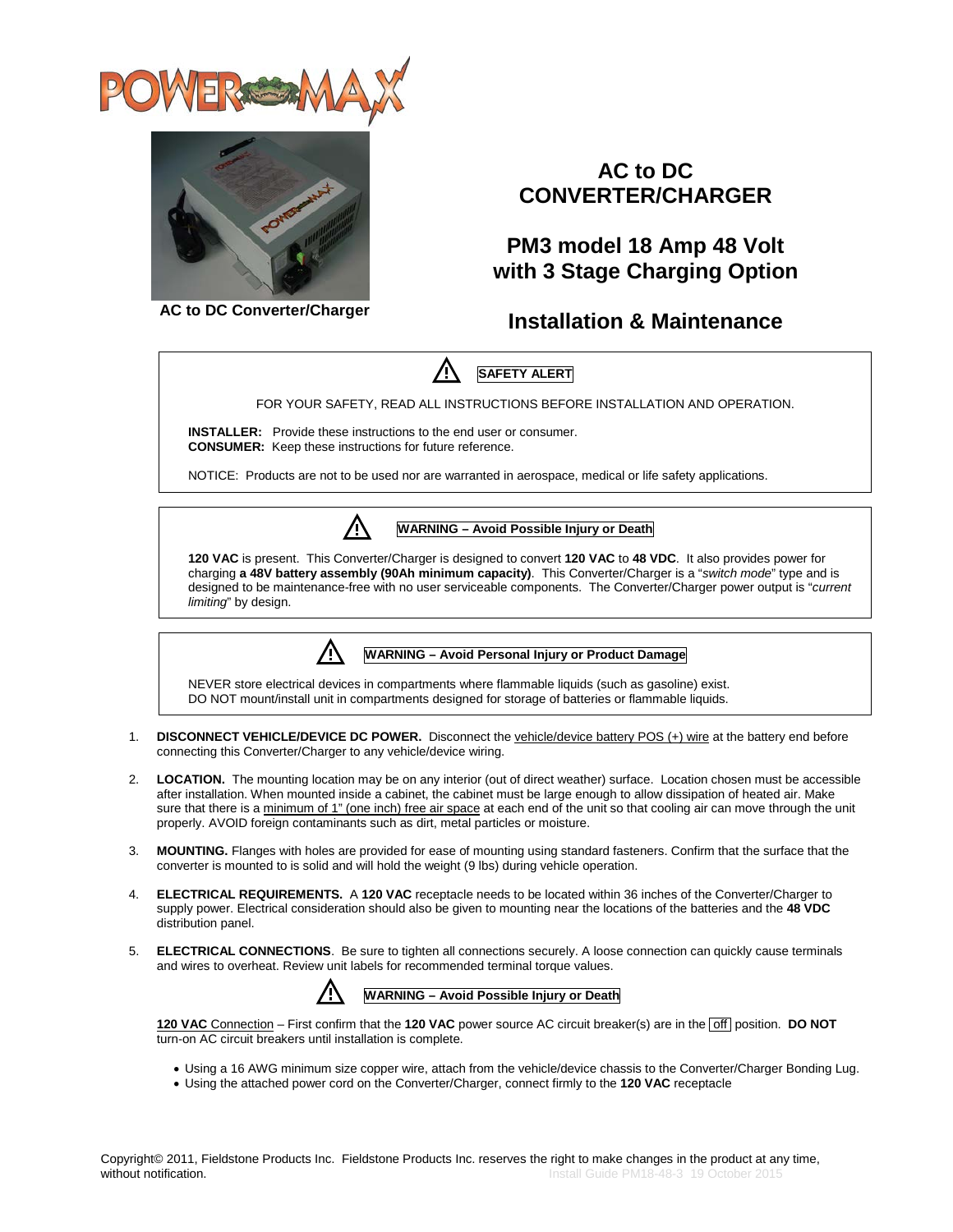

**48 VDC** Wiring– It is important to use the correct wire gauge. Use a minimum of 16 AWG size copper wire.

- The terminal marked **+** or **POS** is for the vehicle/device **48 VDC positive** connection.
- The terminal marked **–** or **NEG** is for the vehicle/device **48 VDC negative** connection.
- The **48 VDC** output wiring does not require over-current protection because the Converter/ Charger limits current output. However, all electrical connections need to comply with the appropriate NEC code.
- 6. **3 STAGE CHARGING OPTION DESCRIPTION**. This system provides an automatic charging system in three steps. 1. A fast charge to bring a good, drained battery back up to full voltage rapidly ("Boost"). 2. A standard charge to bring the battery up to a full charge at a safe rate to prolong the life of the battery and provide power to other 48V on-board devices ("Normal"). 3. A trickle charge to keep the battery fresh during times of load inactivity ("Storage"). The charger automatically changes modes to accommodate changes in conditions. The chart below is for reference only, voltages may vary slightly.



- 7. **TEST.** First, disconnect all loads and battery on the Converter/Charger by removing all **48 VDC** connections from + or **POS** . Second, attach a multimeter instrument between the positive and negative terminals of the Converter/Charger. Then energize the **120 VAC** Converter/Charger circuit. Test for proper output power using the multimeter. Measure the output voltage from the positive and negative terminals. The voltage should read **54.4 +/- 0.1 VDC**. Add **48 VDC** load connections to draw about **12 Amps** from the Converter/Charger. Recheck the voltage, which should remain approximately the same as at no load.
- 8. **BATTERY.** With the **120 VAC** disconnected, reconnect the + or **POS** positive terminal to a known good battery. With the converter **120 VAC** energized, measure the voltage at the converter and at the battery. The voltage should be about the same in both locations. As with any battery it is important that the fluid level be checked on a regular basis. When continuously connected to any charging source all batteries will "Gas" and lose some fluid.



9. **HI-POT TESTING.** (Vehicle/device Manufacturing Facilities Only) DO NOT Hi-Pot DC wiring with the Converter/Charger connected to the vehicle/device wiring in order to prevent serious injury and/or damage.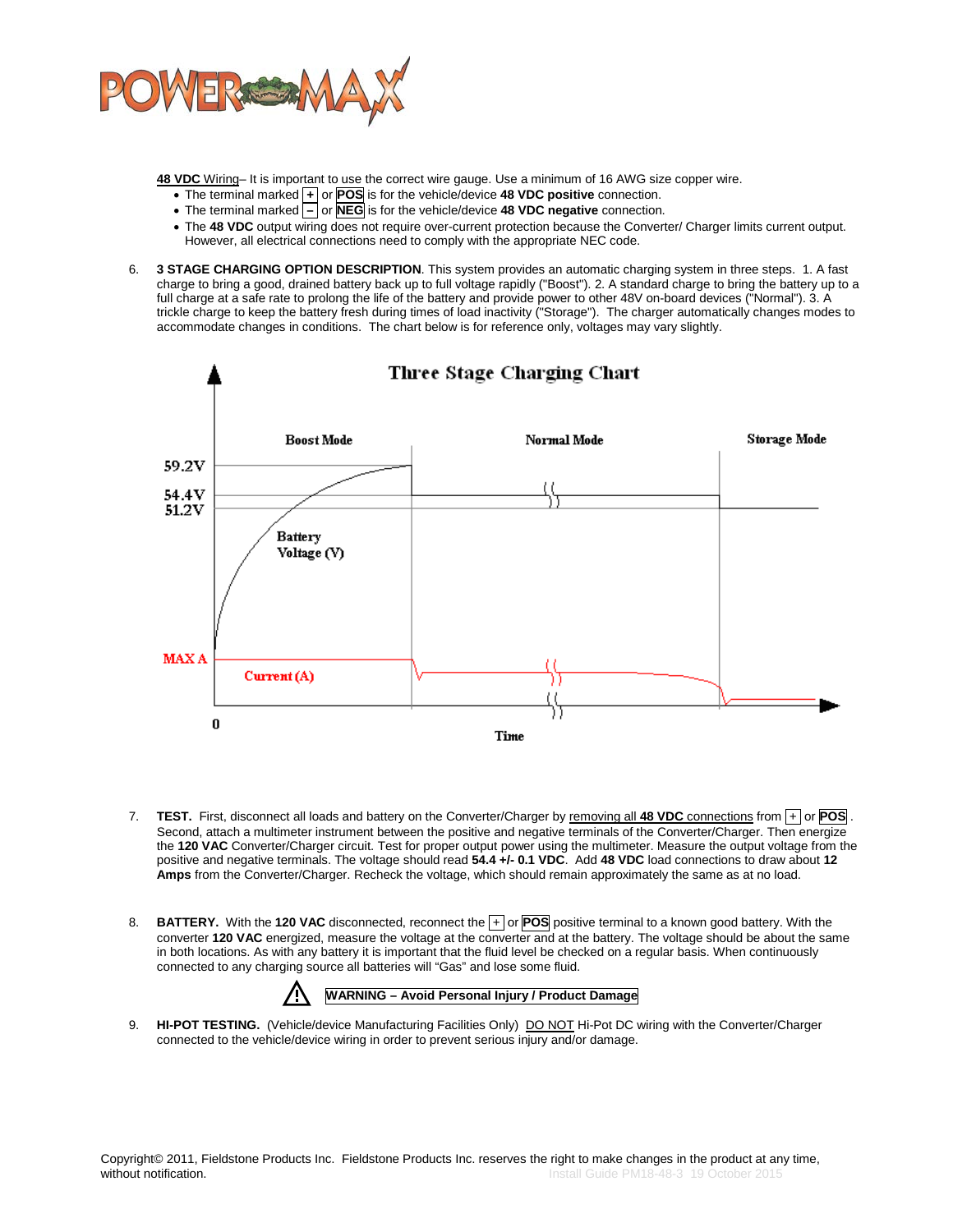

*TROUBLESHOOTING* AIR FLOW FAN (on back-side) 'Reversed-Battery' Fuses  **.** Chassis Bonding Lug  **. . .** 48 VDC Output Terminals Blows air out of front grill vents. $\circ$ C

**NOTE**: **Before** removing and replacing the Converter/charger, perform the following checks:

a. Disconnect the AC power from the vehicle/device.

b. Disconnect the wiring and Battery from the Converter Positive **+** output terminal.<br>c. Re-connect the AC power to energize the Converter.

- c. Re-connect the AC power to energize the Converter.
- d. Using a voltmeter, measure the voltage at the Converter  $|-|$  and  $|+|$  Output terminals.
- > The Converter/Charger is OK if the voltage reading is between 54 VDC and 55 VDC (typically 54.4 VDC). > Otherwise check the table below:

| <b>CONDITION</b>             | <b>POSSIBLE CAUSE</b>                                                                                                                                                                                                                                                                                  |
|------------------------------|--------------------------------------------------------------------------------------------------------------------------------------------------------------------------------------------------------------------------------------------------------------------------------------------------------|
| No 48 VDC output             | 120 VAC not connected to coach or the coach AC circuit breaker is in the off position.<br>Reversed battery fuses blown. (Battery wiring connections are reversed),<br>Severe overload or shorted load. Remove all loads and retest per above instructions.<br>٠<br>Converter/Charger internal failure. |
| Converter cycles On & Off    | Fan air flow is inadequate or blocked. (1" minimum free air space at each end required)<br>$\bullet$<br>Converter/Charger internal failure.<br>$\bullet$                                                                                                                                               |
| Reversed Battery fuses blown | Battery wiring connections are reversed.<br>Defective battery, possible bad cells.<br>$\bullet$                                                                                                                                                                                                        |
| 48 VDC output is too low     | Attached load exceeds rating of the Converter/Charger.<br>$\bullet$<br>Defective battery, possible bad cells.<br>٠<br>Converter/Charger internal failure.                                                                                                                                              |

### **Fieldstone Products PMB 103 • 11161 E SR 70 STE 110 • Lakewood Ranch, FL 34202 Phone: 941-201-8041 • Fax: 941-761-6222 www.powermaxconverters.com**